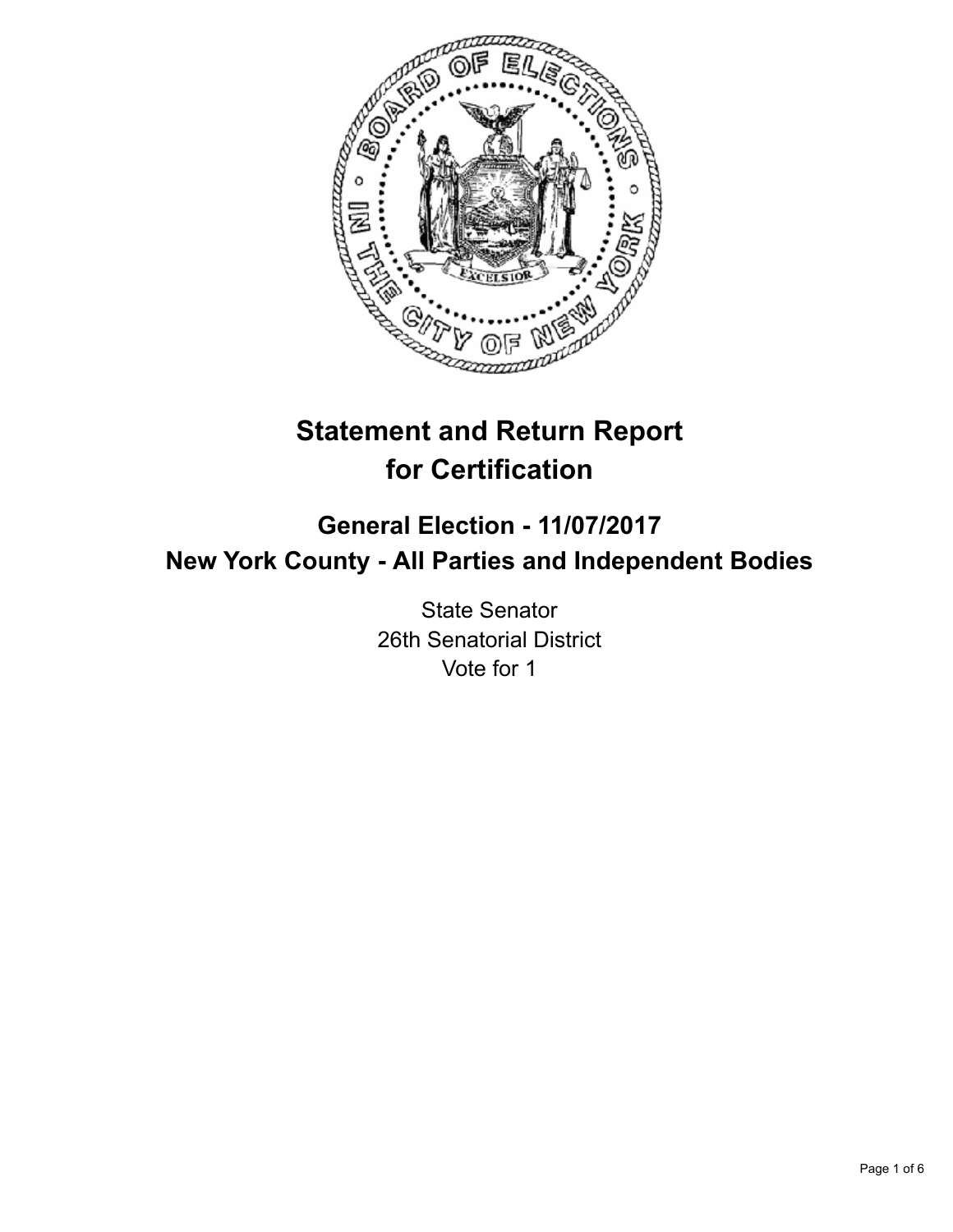

### **Assembly District 65**

| <b>PUBLIC COUNTER</b>                                    | 18,101                  |
|----------------------------------------------------------|-------------------------|
| MANUALLY COUNTED EMERGENCY                               | 0                       |
| ABSENTEE / MILITARY                                      | 398                     |
| AFFIDAVIT                                                | 223                     |
| <b>Total Ballots</b>                                     | 18,722                  |
| Less - Inapplicable Federal/Special Presidential Ballots | 0                       |
| <b>Total Applicable Ballots</b>                          | 18,722                  |
| BRIAN P. KAVANAGH (DEMOCRATIC)                           | 10,819                  |
| ANALICIA ALEXANDER (REPUBLICAN)                          | 2,754                   |
| BRIAN P. KAVANAGH (WORKING FAMILIES)                     | 1,244                   |
| ALAN GERSON (WRITE-IN)                                   | 3                       |
| ALI KARIMI (WRITE-IN)                                    | 1                       |
| ALICE CANCEL (WRITE-IN)                                  | 1                       |
| ANDREW REGERSTREID (WRITE-IN)                            | 1                       |
| BENJAMIN LESCZYASKI (WRITE-IN)                           | 1                       |
| BENJAMIN WHITE (WRITE-IN)                                | 1                       |
| <b>BRUCE FRENCH (WRITE-IN)</b>                           | 1                       |
| CLAYTON PATTERSON (WRITE-IN)                             | 1                       |
| DANIEL SQUADRON (WRITE-IN)                               | 2                       |
| DONALD HAY (WRITE-IN)                                    | 1                       |
| FRANK SEDDIO (WRITE-IN)                                  | $\overline{\mathbf{c}}$ |
| <b>GABRIELLA SOLIS (WRITE-IN)</b>                        | 1                       |
| GIGI LI (WRITE-IN)                                       | 1                       |
| HARVEY MILK (WRITE-IN)                                   | 1                       |
| JAMES LESCZYNSKI (WRITE-IN)                              | 1                       |
| JENIFER RAJKUMAR (WRITE-IN)                              | 1                       |
| JIMMY MCMILLAN (WRITE-IN)                                | 1                       |
| JUAN CARLOS POLANCO (WRITE-IN)                           | 1                       |
| <b>JULIO SURIEL (WRITE-IN)</b>                           | 1                       |
| JUSTINE G. CUCCIA (WRITE-IN)                             | 1                       |
| LENNY DAUTER (WRITE-IN)                                  | 1                       |
| MARK BUTLER (WRITE-IN)                                   | 1                       |
| MARSH MEDOUS (WRITE-IN)                                  | 1                       |
| MAX APPLEBAUM (WRITE-IN)                                 | 1                       |
| MICHAEL BLOOMBERG (WRITE-IN)                             | 1                       |
| MICHAEL HALPERT (WRITE-IN)                               | 1                       |
| OSWALDO RODRIGUEZ (WRITE-IN)                             | 1                       |
| PAUL NEWALL (WRITE-IN)                                   | 1                       |
| PAUL NEWED (WRITE-IN)                                    | 1                       |
| PAUL NEWEL (WRITE-IN)                                    | 1                       |
| PAUL NEWELL (WRITE-IN)                                   | 41                      |
| PAUL NEWLY (WRITE-IN)                                    | 1                       |
| ROBIN FLAUMENHAFT (WRITE-IN)                             | 1                       |
| ROW R. MILLER (WRITE-IN)                                 | 1                       |
| SANTOS LOPEZ (WRITE-IN)                                  | 1                       |
| SHELDON SILVER (WRITE-IN)                                | $\overline{2}$          |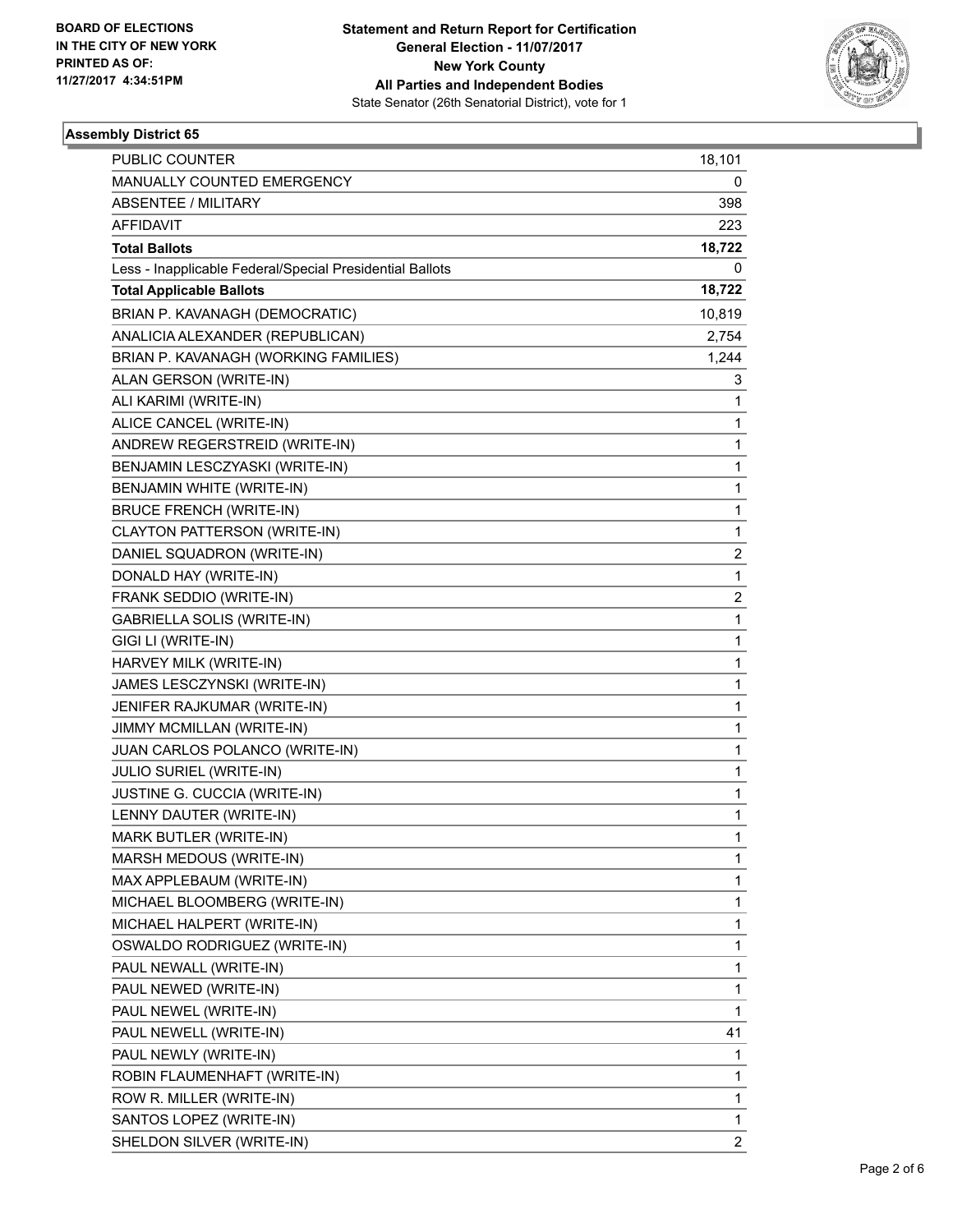

### **Assembly District 65**

| SUSAN AVERY (WRITE-IN)             |                   |
|------------------------------------|-------------------|
| TISA LAPADULA (WRITE-IN)           |                   |
| UNATTRIBUTABLE WRITE-IN (WRITE-IN) | $12 \overline{ }$ |
| <b>VERA SUNG (WRITE-IN)</b>        |                   |
| WILBUR KUNG (WRITE-IN)             |                   |
| <b>Total Votes</b>                 | 14.914            |
| Unrecorded                         | 3.808             |

#### **Assembly District 66**

| PUBLIC COUNTER                                           | 7,293          |
|----------------------------------------------------------|----------------|
| <b>MANUALLY COUNTED EMERGENCY</b>                        | 0              |
| <b>ABSENTEE / MILITARY</b>                               | 216            |
| <b>AFFIDAVIT</b>                                         | 81             |
| <b>Total Ballots</b>                                     | 7,590          |
| Less - Inapplicable Federal/Special Presidential Ballots | 0              |
| <b>Total Applicable Ballots</b>                          | 7,590          |
| BRIAN P. KAVANAGH (DEMOCRATIC)                           | 5,077          |
| ANALICIA ALEXANDER (REPUBLICAN)                          | 1,054          |
| BRIAN P. KAVANAGH (WORKING FAMILIES)                     | 653            |
| AKEEM BROWDER (WRITE-IN)                                 | 1              |
| ALAN GERSON (WRITE-IN)                                   | $\overline{2}$ |
| BRIAN WADDELL (WRITE-IN)                                 | 1              |
| DANIEL SQUADRON (WRITE-IN)                               | 1              |
| DAVID WEISBURGER (WRITE-IN)                              | 1              |
| DODGE LANDESMAN (WRITE-IN)                               | 1              |
| JENNIFER CAPLAN (WRITE-IN)                               | 1              |
| LYNNE ELLSWORTH (WRITE-IN)                               | 1              |
| MARC FLIEDNER (WRITE-IN)                                 | 1              |
| <b>NEER R ASHERIC (WRITE-IN)</b>                         | 1              |
| PAUL NEWELL (WRITE-IN)                                   | 21             |
| ROBERT STEPANEK (WRITE-IN)                               | 1              |
| UNATTRIBUTABLE WRITE-IN (WRITE-IN)                       | 4              |
| UNCOUNTED WRITE-IN PER STATUTE (WRITE-IN)                | 1              |
| WILL SCHRAFT (WRITE-IN)                                  | 1              |
| <b>Total Votes</b>                                       | 6,823          |
| Unrecorded                                               | 767            |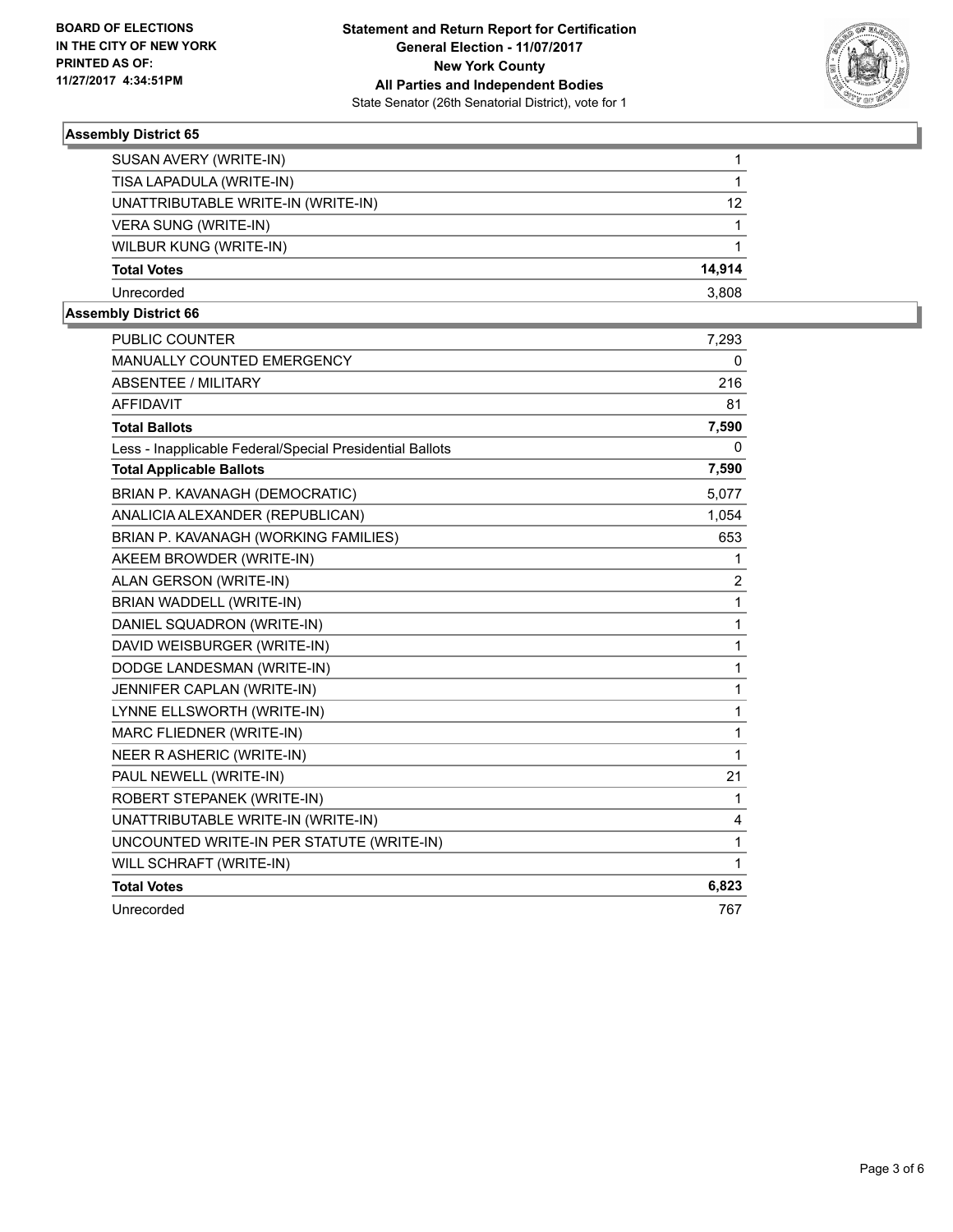

### **Assembly District 74**

| <b>PUBLIC COUNTER</b>                                    | 2,760 |
|----------------------------------------------------------|-------|
| <b>MANUALLY COUNTED EMERGENCY</b>                        | 0     |
|                                                          |       |
| ABSENTEE / MILITARY                                      | 42    |
| <b>AFFIDAVIT</b>                                         | 52    |
| <b>Total Ballots</b>                                     | 2,854 |
| Less - Inapplicable Federal/Special Presidential Ballots | 0     |
| <b>Total Applicable Ballots</b>                          | 2,854 |
| BRIAN P. KAVANAGH (DEMOCRATIC)                           | 1,886 |
| ANALICIA ALEXANDER (REPUBLICAN)                          | 264   |
| BRIAN P. KAVANAGH (WORKING FAMILIES)                     | 193   |
| BRIAN WADDELL (WRITE-IN)                                 |       |
| <b>JESSICA NAVIKAS (WRITE-IN)</b>                        |       |
| <b>JULIO SURIEL (WRITE-IN)</b>                           |       |
| MARQUIS JENKINS (WRITE-IN)                               | 1     |
| PAUL NEWELL (WRITE-IN)                                   | 1     |
| UNATTRIBUTABLE WRITE-IN (WRITE-IN)                       | 2     |
| <b>Total Votes</b>                                       | 2,350 |
| Unrecorded                                               | 504   |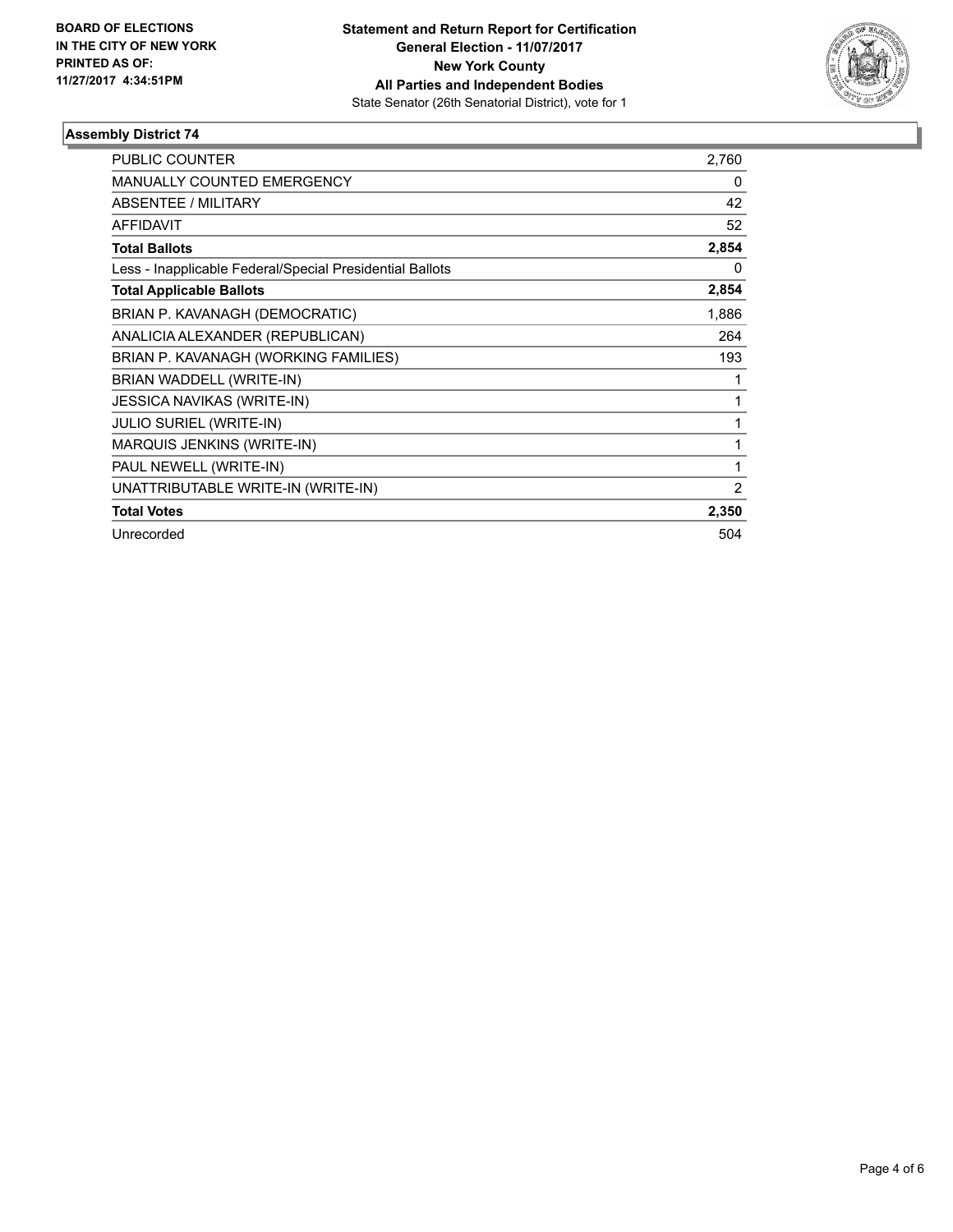

#### **Total for State Senator (26th Senatorial District) - New York County**

| <b>PUBLIC COUNTER</b>                                    | 28,154         |
|----------------------------------------------------------|----------------|
| MANUALLY COUNTED EMERGENCY                               | 0              |
| <b>ABSENTEE / MILITARY</b>                               | 656            |
| AFFIDAVIT                                                | 356            |
| <b>Total Ballots</b>                                     | 29,166         |
| Less - Inapplicable Federal/Special Presidential Ballots | 0              |
| <b>Total Applicable Ballots</b>                          | 29,166         |
| BRIAN P. KAVANAGH (DEMOCRATIC)                           | 17,782         |
| ANALICIA ALEXANDER (REPUBLICAN)                          | 4,072          |
| BRIAN P. KAVANAGH (WORKING FAMILIES)                     | 2,090          |
| AKEEM BROWDER (WRITE-IN)                                 | 1              |
| ALAN GERSON (WRITE-IN)                                   | 5              |
| ALI KARIMI (WRITE-IN)                                    | 1              |
| ALICE CANCEL (WRITE-IN)                                  | 1              |
| ANDREW REGERSTREID (WRITE-IN)                            | 1              |
| BENJAMIN LESCZYASKI (WRITE-IN)                           | 1              |
| BENJAMIN WHITE (WRITE-IN)                                | 1              |
| BRIAN WADDELL (WRITE-IN)                                 | 2              |
| <b>BRUCE FRENCH (WRITE-IN)</b>                           | 1              |
| CLAYTON PATTERSON (WRITE-IN)                             | 1              |
| DANIEL SQUADRON (WRITE-IN)                               | 3              |
| DAVID WEISBURGER (WRITE-IN)                              | 1              |
| DODGE LANDESMAN (WRITE-IN)                               | 1              |
| DONALD HAY (WRITE-IN)                                    | 1              |
| FRANK SEDDIO (WRITE-IN)                                  | 2              |
| <b>GABRIELLA SOLIS (WRITE-IN)</b>                        | 1              |
| GIGI LI (WRITE-IN)                                       | 1              |
| HARVEY MILK (WRITE-IN)                                   | 1              |
| JAMES LESCZYNSKI (WRITE-IN)                              | 1              |
| JENIFER RAJKUMAR (WRITE-IN)                              | 1              |
| JENNIFER CAPLAN (WRITE-IN)                               | 1              |
| JESSICA NAVIKAS (WRITE-IN)                               | 1              |
| JIMMY MCMILLAN (WRITE-IN)                                | 1              |
| JUAN CARLOS POLANCO (WRITE-IN)                           | 1              |
| <b>JULIO SURIEL (WRITE-IN)</b>                           | $\overline{2}$ |
| JUSTINE G. CUCCIA (WRITE-IN)                             | 1              |
| LENNY DAUTER (WRITE-IN)                                  | 1              |
| LYNNE ELLSWORTH (WRITE-IN)                               | 1              |
| MARC FLIEDNER (WRITE-IN)                                 | 1              |
| MARK BUTLER (WRITE-IN)                                   | 1              |
| MARQUIS JENKINS (WRITE-IN)                               | 1              |
| MARSH MEDOUS (WRITE-IN)                                  | 1              |
| MAX APPLEBAUM (WRITE-IN)                                 | 1              |
| MICHAEL BLOOMBERG (WRITE-IN)                             | 1              |
| MICHAEL HALPERT (WRITE-IN)                               | 1              |
| NEER R ASHERIC (WRITE-IN)                                | 1              |